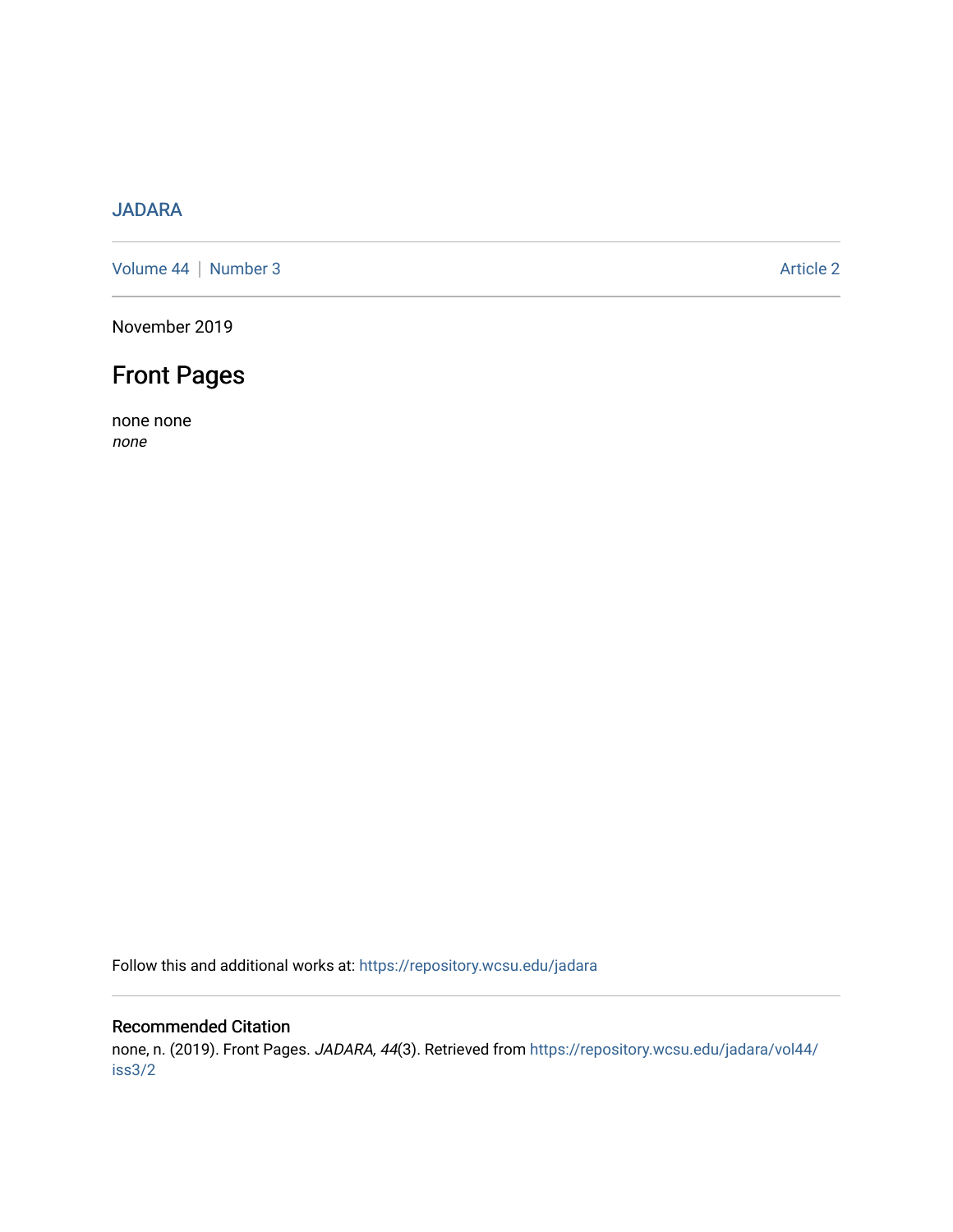none: Front Pages

# JADARA

A Journal for Professionals Networking for Excellence in Service Delivery with Individuals who are Deaf or Hard of Hearing



Volume 44 Number 3 Spring 2011

ISSN 0899-9228

Published by WestCollections: digitalcommons@wcsu, 2011